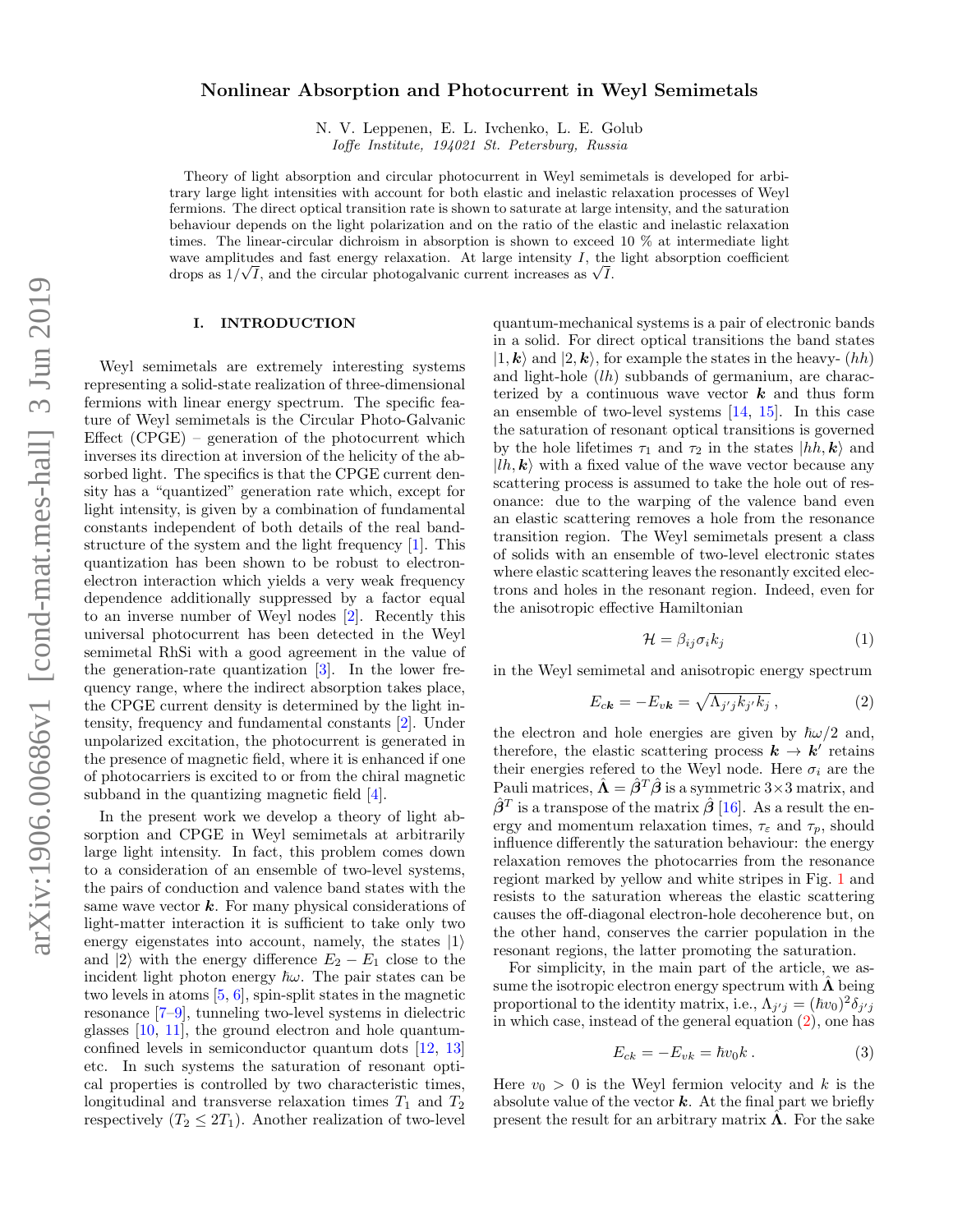of definiteness, we consider the contribution of one Weyl cone with positive chirality.

# II. DISTRIBUTION OF PHOTOCARRIERS IN NONLINEAR REGIME

The rate of direct optical transition rate  $W_{cv}$  between the valence  $(v)$  and conduction  $(c)$  bands is given by  $[5]$ 

<span id="page-1-1"></span>
$$
W_{cv}(\mathbf{k}) = G_{\mathbf{k}}(f_{v\mathbf{k}} - f_{c\mathbf{k}}), \tag{4}
$$

where  $f_{c,v}$  are the distribution functions in the bands, and the generation rate is

<span id="page-1-3"></span>
$$
G_{\mathbf{k}} = \frac{2|M_{cv}(\mathbf{k})|^2/\tau}{(E_{ck} - E_{vk} - \hbar\omega)^2 + (\hbar/\tau)^2}.
$$
 (5)

Here  $\omega$  is the light frequency,  $M_{cv}$  is the matrix element of the direct transition, and  $\tau$  is the relaxation time

$$
\frac{1}{\tau} = \frac{1}{\tau_p} + \frac{1}{\tau_{\varepsilon}}\tag{6}
$$

with  $\tau_p$  and  $\tau_{\varepsilon}$  being the momentum and energy relaxation times, respectively, which are equal for electrons and holes due to the electron-hole symmetry of the Weyl Hamiltonian [\(1\)](#page-0-1). We assume that the energy relaxation process removes the carrier from the resonant region. Note that we take into account only resonant contribution to the optical transition rate while the smooth contribution [\[14\]](#page-5-12) is beyond the scope of the present paper.



<span id="page-1-0"></span>FIG. 1. Scheme of direct optical transitions. The photoexcited carriers experience the intraband momentum and energy relaxation processes with the relaxation times  $\tau_p$  and  $\tau_{\varepsilon}$ , respectively.

For elliptically polarized excitation, the optical matrix element squared is given by

$$
|M_{cv}(\mathbf{k})|^2 = \left(\frac{eE_0v_0}{\omega}\right)^2 \tag{7}
$$

$$
\times \left[1 + \varkappa \cos \theta_{\mathbf{k}} - \frac{\sin^2 \theta_{\mathbf{k}}}{2} (1 + P_l \cos 2\varphi_{\mathbf{k}})\right],
$$

where  $\theta_{\mathbf{k}}, \varphi_{\mathbf{k}}$  are spherical angles of the wavevector  $\mathbf{k}$ in the coordinate system with the z axis along the light propagation direction and the  $x$  axis is the polarization ellipse major axis,  $E_0$  is the light amplitude, and  $P_l$  and  $\varkappa$  are the light linear polarization degree and helicity, respectively. For fully polarized light,  $\tilde{P}_l^2 + \varkappa^2 = 1$ .

In order to find the nonequilibrium distributions in the conduction and valence bands we use the kinetic equation:

<span id="page-1-6"></span>
$$
\frac{f_{c\mathbf{k}} - f_c^0}{\tau_{\varepsilon}} + \frac{f_{c\mathbf{k}} - \langle f_{c\mathbf{k}} \rangle}{\tau_p} = W_{cv}(\mathbf{k}).\tag{8}
$$

Here the angular brackets denote averaging over directions of  $k$  at a fixed absolute value k. The distribution functions are given by

$$
f_{i\mathbf{k}} = f_i^0 + \Delta f_{i\mathbf{k}}, \qquad \Delta f_{c\mathbf{k}} = -\Delta f_{v\mathbf{k}}, \tag{9}
$$

where  $i = c, v, f_i^0$  are equilibrium occupations (in the dark), and the last equality follows from the electronhole symmetry. Solution of the kinetic equation yields

$$
\Delta f_{c\mathbf{k}} = \frac{f_v^0 - f_c^0}{2} \qquad (10)
$$

$$
\times \left( \frac{G_{\mathbf{k}}}{1/2\tau + G_{\mathbf{k}}} \frac{1}{1 + \Psi_k \tau_{\varepsilon}/\tau_p} + \frac{\Psi_k}{\Psi_k + \tau_p/\tau_{\varepsilon}} \right),
$$

where

<span id="page-1-5"></span><span id="page-1-2"></span>
$$
\Psi_k = \left\langle \frac{G_k}{1/2\tau + G_k} \right\rangle. \tag{11}
$$

At large light intensity when  $G_k \gg 1/\tau$ , the nonequilibrium correction  $\Delta f_{ck} \approx (f_v^0 - f_c^0)/2$ , so the occupations in the bands are equal to each other:  $f_{c\mathbf{k}} = f_{v\mathbf{k}} =$  $(f_v^0 + f_c^0)/2$ , and the direct optical transition rate [\(4\)](#page-1-1) vanishes.

#### III. NONLINEAR ABSORPTION

The absorption coefficient  $\alpha$  is related with the direct interband transition rate and the intensity  $I =$  $cnE_0^2/(2\pi)$ , where *n* is the refractive index at the frequency  $\omega$ , as follows:

$$
\frac{\alpha I}{\hbar \omega} = \sum_{\mathbf{k}} W_{cv}(\mathbf{k}) = \sum_{\mathbf{k}} G_{\mathbf{k}} (f_v^0 - f_c^0 - 2\Delta f_{ck}). \tag{12}
$$

Substitution of the nonequilibrium part  $\Delta f_{ck}$  from Eq.  $(10)$  yields

$$
\frac{\alpha I}{\hbar \omega} = \mathcal{F} \sum_{\mathbf{k}} \frac{\Psi_k / 2\tau}{1 + \Psi_k \tau_\varepsilon / \tau_p},\tag{13}
$$

<span id="page-1-4"></span>where  $\mathcal{F} = f_0(-\hbar\omega/2) - f_0(\hbar\omega/2)$  with  $f_0$  being the Fermi-Dirac distribution function. Hereafter we use the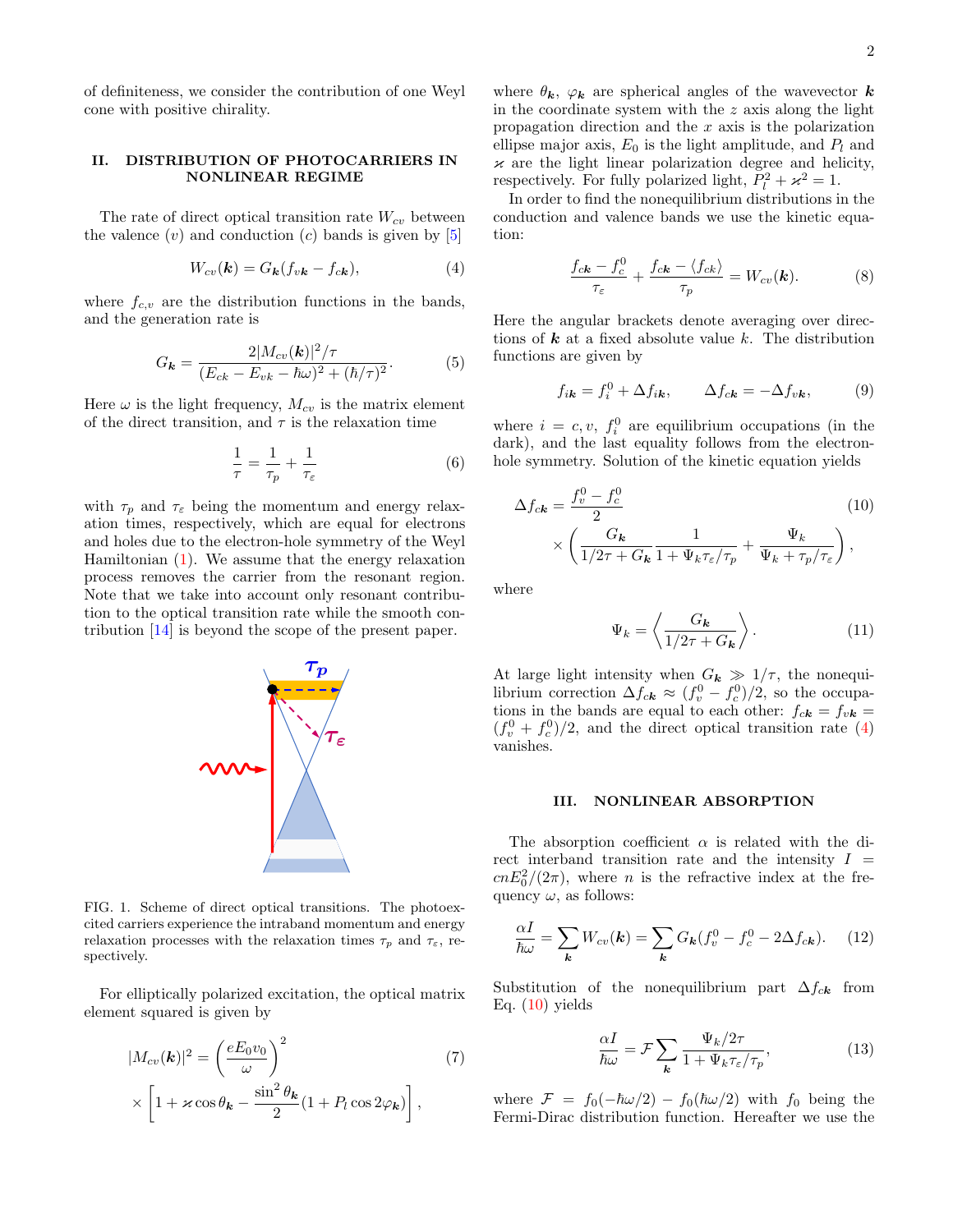fact that  $\Psi_k$  has a sharp maximum at  $k = \omega/(2v_0)$  provided  $\omega \tau \gg 1$ . Extending integration over the variable  $k - \omega/(2v_0)$  to the whole real axis, we obtain

<span id="page-2-0"></span>
$$
\alpha = \alpha_0 \frac{6}{\pi} \int_0^{\mathcal{E}} ds \frac{\Psi(s)}{s^2 \sqrt{\mathcal{E}^2 - s^2} [1 + \Psi(s)\tau_{\varepsilon}/\tau_p]}.
$$
 (14)

Here we introduce the dimensionless electric field amplitude

$$
\mathcal{E} = 2\sqrt{2}eE_0v_0\tau/\hbar\omega,\tag{15}
$$

and the variable  $s = \mathcal{E}[1 + (\omega - 2v_0k)^2 \tau^2]^{-1/2}$ . The absorption coefficient at low intensity,  $\alpha_0$ , is given by

<span id="page-2-4"></span>
$$
\alpha_0 = \mathcal{F} \frac{e^2 \omega}{6\hbar c v_0}.\tag{16}
$$

It is related to the optical conductivity  $\sigma$  via  $\alpha_0 I = 2\sigma E_0^2$ . This yields at  $\mathcal{F} = 1$  the value  $\sigma = e^2 \omega / (12hv_0)$  coinciding with the contribution of one Weyl cone, see e.g. Ref. [\[17\]](#page-5-15). It follows from Eq.  $(14)$  that the absorption coefficient drops as  $1/\mathcal{E} \propto 1/\sqrt{I}$  at  $\mathcal{E} \to \infty$ .

For circularly polarized light we obtain from Eqs. [\(5\)](#page-1-3), [\(7\)](#page-1-4) and [\(11\)](#page-1-5) that  $\Psi_{\rm circ}$  is given by

$$
\Psi_{\rm circ}(s) = 1 - \frac{\arctan s}{s}.\tag{17}
$$

Substitution to Eq.  $(14)$  yields the dependence of the absorption coefficient on the electric field amplitude and the relaxation times. The dependence  $\alpha(\mathcal{E})$  is presented in Fig. [2](#page-2-1) (a) for various ratios  $\tau_{\varepsilon}/\tau_p$ . Inset to Fig. 2 (a) demonstrates the law  $\alpha \propto 1/\mathcal{E}$  at large light intensity. Figure [2](#page-2-1) (b) shows the dependence of  $\alpha$  on  $\tau_{\varepsilon}/\tau_p$  at fixed values of  $\mathcal{E}$ .

In the limiting cases of slow and fast energy relaxation we obtain analytical results. Hereafter we assume that the total relaxation rate  $1/\tau$  is fixed, while the relation between the elastic and inelastic relaxation times,  $\tau_p$  and  $\tau_{\varepsilon}$ , can be arbitrary. At  $\tau_{\varepsilon}/\tau_p \to 0$  we have from Eq. [\(14\)](#page-2-0)

<span id="page-2-3"></span>
$$
\frac{\alpha_{\text{circ}}}{\alpha_0} = \frac{3}{2} \frac{\mathcal{E}\sqrt{\mathcal{E}^2 + 1} - \operatorname{arcsinh}\mathcal{E}}{\mathcal{E}^3}.
$$
 (18)

In the opposite limit  $\tau_{\varepsilon}/\tau_p \to \infty$ , the main contribution to the integral comes from  $s \ll 1$  due to the factor  $s^{-2}$ . Since  $\Psi_{\rm circ}(s \ll 1) \approx s^2/3$ , we obtain

<span id="page-2-2"></span>
$$
\frac{\alpha_{\text{circ}}}{\alpha_0} \approx \frac{1}{\sqrt{1 + \mathcal{E}^2 \tau_\varepsilon / 3\tau_p}}.\tag{19}
$$

Figure [2](#page-2-1) (a) shows that these expressions describe the exact dependence  $\alpha_{\rm circ}(\mathcal{E})$  with a high accuracy at  $\tau_{\varepsilon}/\tau_p \leq$ 0.5 and  $\tau_{\varepsilon}/\tau_p \geq 20$ , respectively. The dashed lines in Fig. [2](#page-2-1) (b) demonstrate validity of approximation [\(19\)](#page-2-2) for description of the dependence  $\alpha_{\rm circ}(\tau_{\varepsilon}/\tau_p)$ .

At low intensity, the absorption coefficient equals to  $\alpha_0$  at any polarization. In the nonlinear in intensity



**0.6 1.2**

**0.2**

**0.5**

**Absorption**

α**circ**/α **0**×

**1.0**

**1.5**

**0.4**

**Absorption**

α**circ** / α**0**

**0.6**

**0.8**

**1.0**

FIG. 2. Absorption coefficient at right- or left-handed circular polarization. (a) The absorption coefficient as a function of the dimensionless light electric field  $\mathcal E$  at various ratios between the energy and momentum relaxation times. Black dashed curve is the approximation [\(19\)](#page-2-2), and the orange dotted curve is an analytical result [\(18\)](#page-2-3). Inset: The electricfield dependence of  $(\alpha_{\rm circ}/\alpha_0)\mathcal{E}$  demonstrating the  $1/\mathcal{E}$  law for bleaching. (b) The dependence of the absorption coefficient on the ratio of the energy and momentum relaxation times at various values of the light amplitude  $\mathcal{E}$ . Black and magenta dashed lines are the approximation [\(19\)](#page-2-2) calculated at  $\mathcal{E} = 0.5$  and  $\mathcal{E} = 100$ , respectively.

<span id="page-2-1"></span>**0.01 0.10 <sup>1</sup> <sup>10</sup> <sup>100</sup> 0.0**

**Relaxation time ratio** τϵ/τ*<sup>p</sup>*

regime, by contrast, the linear-circular dichroism takes place. For linearly polarized light we have from Eqs. [\(5\)](#page-1-3), [\(7\)](#page-1-4) and [\(11\)](#page-1-5)

$$
\Psi_{\rm lin}(s) = 1 + \frac{\ln 2 - 2\ln\left(s + \sqrt{s^2 + 2}\right)}{s\sqrt{s^2 + 2}},\qquad(20)
$$

and from Eq. [\(14\)](#page-2-0) we obtain the dependence  $\alpha_{\rm lin}(\mathcal{E}, \tau_{\varepsilon}/\tau_p)$ .

The dependence of the absorption coefficient at linear polarization on the electric field amplitude is shown in Fig. [3](#page-3-0) (a). At large  $\tau_\varepsilon/\tau_p,$  the absorption coefficient  $\alpha_{\mathrm{lin}}$ has the same asymptotics  $(19)$  as  $\alpha_{\text{circ}}$ . Figure [3](#page-3-0) (b) demonstrates the dependence  $\alpha_{lin}$  on  $\tau_{\varepsilon}/\tau_p$ . Bleaching at slow energy relaxation is clearly seen from decrease of the absorption coefficient at  $\tau_{\varepsilon} \gg \tau_p$ .

In Fig. [4,](#page-3-1) the ratio  $\alpha_{\text{lin}}/\alpha_{\text{circ}}$  is plotted as a function of  $\mathcal E$  and  $\tau_{\varepsilon}/\tau_p$ . This dependence shows that the degree of the linear-circular dichroism in Weyl semimetals is about 10 % at small  $\tau_{\varepsilon}/\tau_p$  and large  $\mathcal{E}$ .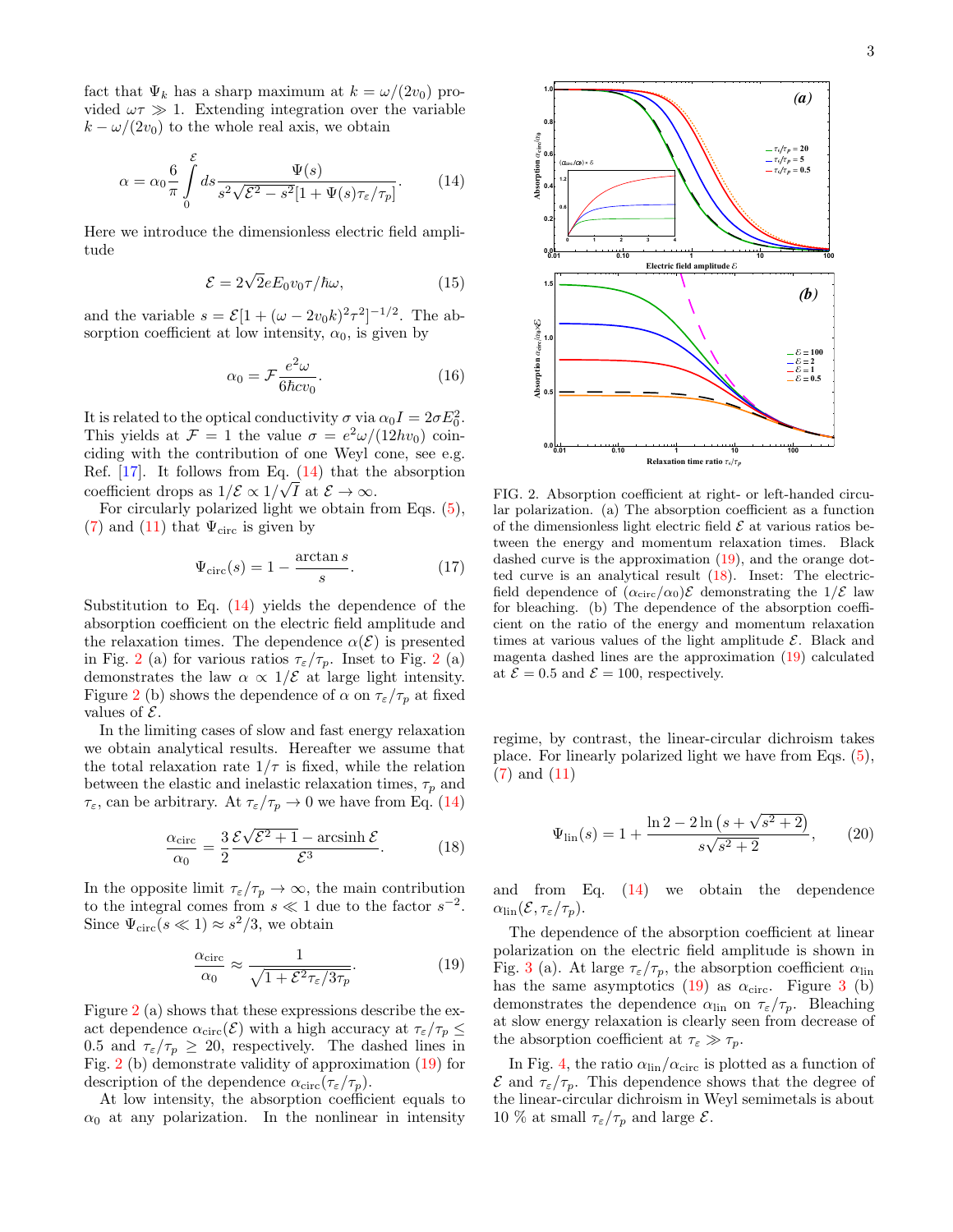

<span id="page-3-0"></span>FIG. 3. Absorption coefficient at linear polarization. (a) The absorption coefficient as a function of the dimensionless electric field of light  $\mathcal E$  at various ratios between the energy and momentum relaxation times. Inset: The electric-field dependence of  $(\alpha_{\text{lin}}/\alpha_0)\mathcal{E}$  demonstrating the  $1/\mathcal{E}$  law for bleaching. (b) The dependence of the absorption coefficient on the ratio of the energy and momentum relaxation times at various values of  $\mathcal{E}$ . Black and magenta dashed lines are the approx-imation [\(19\)](#page-2-2) calculated at  $\mathcal{E} = 0.5$  and  $\mathcal{E} = 100$ , respectively.

## IV. NONLINEAR CIRCULAR PHOTOCURRENT

The photocurrent density is given by

$$
\mathbf{j} = 2e \sum_{\mathbf{k}} v_0 \frac{\mathbf{k}}{k} \Delta f_{c\mathbf{k}},\tag{21}
$$

where the factor 2 accounts for the contribution of photoholes. From Eq.  $(10)$  we obtain

<span id="page-3-2"></span>
$$
\boldsymbol{j} = \boldsymbol{j}_1 \frac{12}{\pi} \int_0^{\mathcal{E}} ds \frac{\Phi(s)}{s^2 \sqrt{\mathcal{E}^2 - s^2} [1 + \Psi_{\text{circ}}(s)\tau_{\varepsilon}/\tau_p]}.
$$
 (22)

Here  $j_1$  is the "quantized" CPGE current linear in the light intensity [\[1\]](#page-5-0)

<span id="page-3-5"></span>
$$
\boldsymbol{j}_1 = \varkappa \frac{\pi e^3}{3h^2} |E_0|^2 \tau \mathcal{F},\tag{23}
$$

where  $\varkappa$  is the photon vector helicity, and the function Φ is introduced according to

$$
\varkappa \Phi(s) = \left\langle \frac{\mathbf{k}}{k} \frac{G_{\mathbf{k}}}{1/2\tau + G_{\mathbf{k}}} \right\rangle.
$$
 (24)



<span id="page-3-1"></span>FIG. 4. Linear-circular dichroism in absorption: the ratio  $\alpha_{\text{lin}}/\alpha_{\text{circ}}$  as a function of the dimensionless light wave amplitude  $\mathcal{E}$  (a) and  $\tau_{\varepsilon}/\tau_{p}$  (b).

From Eqs. [\(5\)](#page-1-3) and [\(7\)](#page-1-4) we obtain

$$
\Phi(s) = \frac{\arctan s}{s} - \frac{\ln(1+s^2)}{s^2}.
$$
 (25)

The electric-field dependence of the CPGE current is shown in Fig. [5.](#page-4-0) Similarly to the absorption coefficient, the ratio  $j/j_1$  drops as  $1/\mathcal{E}$  at high intensity. At fast energy relaxation  $(\tau_{\varepsilon}/\tau_p \to 0)$  we have

<span id="page-3-4"></span>
$$
\frac{j}{j_1} = \frac{\sqrt{\mathcal{E}^2 + 1\mathcal{E}^2 - 8\sqrt{\mathcal{E}^2 + 1} + 3\mathcal{E}\arcsinh\,\mathcal{E} + 8}}{\mathcal{E}^2}.
$$
 (26)

In the opposite limit with  $\tau_{\varepsilon} \gg \tau_p$ , the noticeable contribution to the integral  $(22)$  comes from  $\Psi_{\rm circ}(s) \sim \tau_p/\tau_{\varepsilon} \ll 1$ . Since  $\Psi_{\rm circ}(s)$  increases from 0 to 1 at  $s \in (0, \infty)$ , only small s contribute to the current, and we can replace  $\Psi_{\rm circ}(s)$  and  $\Phi(s)$  with their  $s \to 0$ asymptotes  $\Psi_{\rm circ}(s) = s^2/3$  and  $\Phi(s) = s^2/6$ . Then we obtain the asymptotics coinciding with that in Eq. [\(19\)](#page-2-2):

<span id="page-3-3"></span>
$$
\frac{j}{j_1} \approx \frac{1}{\sqrt{1 + \mathcal{E}^2 \tau_\varepsilon / 3\tau_p}}.\tag{27}
$$

Figure [5](#page-4-0) (a) shows that these limiting functions describe very well the electric-field dependencies of the CPGE current. The dependence of the CPGE current on the ratio  $\tau_{\varepsilon}/\tau_p$  is presented Fig. [5](#page-4-0) (b). This plot demonstrates that the approximation [\(27\)](#page-3-3) describes the photocurrent at  $\tau_{\varepsilon}/\tau_p \geq 50$ .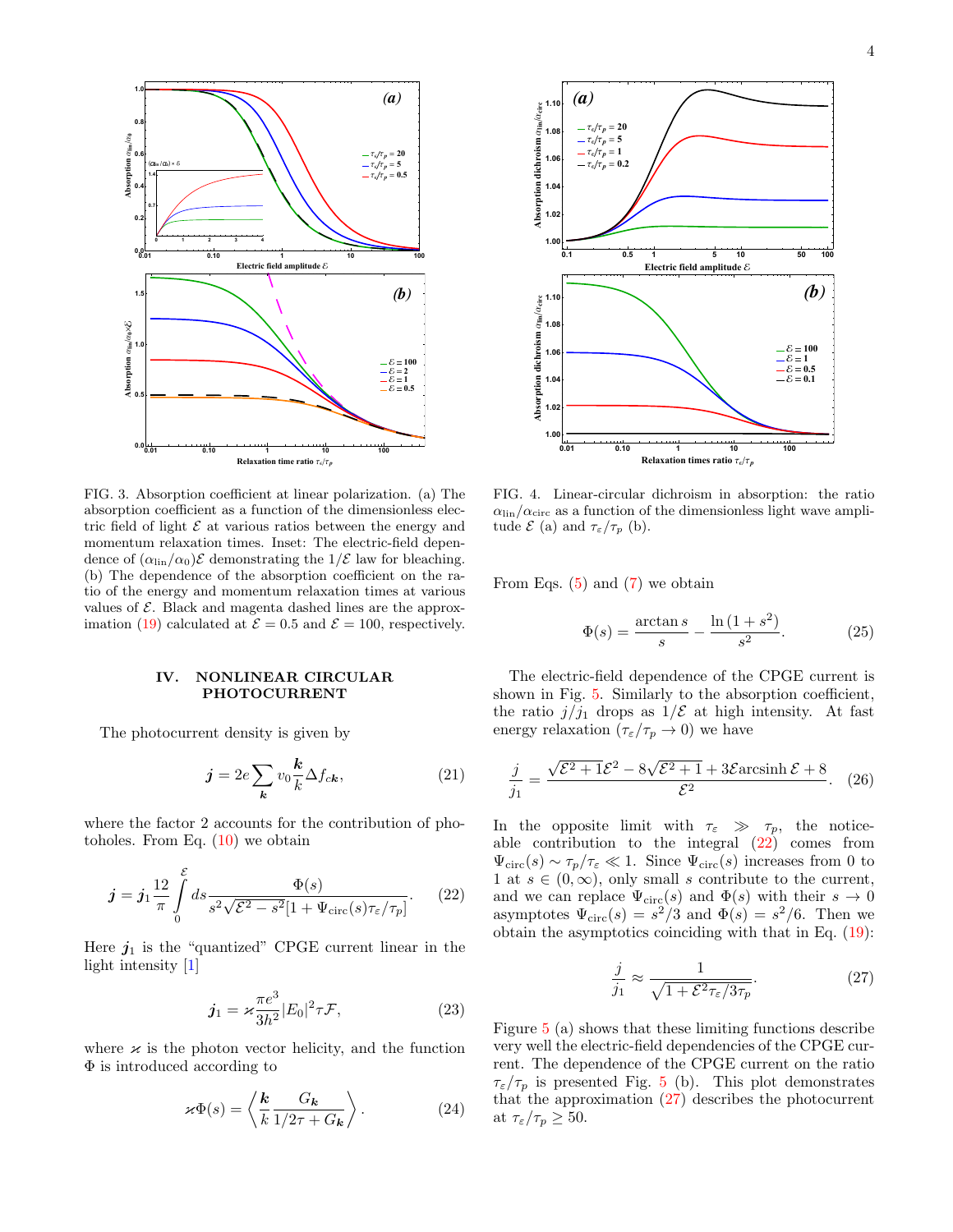

<span id="page-4-0"></span>FIG. 5. (a) CPGE current dependence on the dimensionless electric field of light  $\mathcal E$  at various ratios between the energy and momentum relaxation times. The CPGE current density is normalized to its value in the linear regime. Black dotted curve is an analytical result [\(26\)](#page-3-4) and the orange dashed curve is the approximation  $(27)$ . Inset: The electric-field dependence of  $(j/j_1)\mathcal{E}$  demonstrating the  $j \propto \mathcal{E}$  law at high light intensity. (b) The dependence of CPGE current on the ratio of the energy and momentum relaxation times at various light amplitudes  $\mathcal{E}$ . Black and magenta dashed lines are the approximation [\(27\)](#page-3-3) calculated at  $\mathcal{E} = 0.5$  and  $\mathcal{E} = 100$ . respectively.

#### V. DISCUSSION

For arbitrary matrix  $\hat{\beta}$  in Eq. [\(1\)](#page-0-1), we have the following modifications of the results. Instead of Eq. [\(7\)](#page-1-4) we obtain the squared matrix element of the direct optical transition in the following form:

$$
|M_{cv}(\mathbf{k})|^2 = \left(\frac{eE_0}{\hbar\omega}\right)^2 \qquad (28)
$$
  
 
$$
\times \left[e_i e_j^* \left(\Lambda_{ij} - \beta_{li} \beta_{nj} \frac{Q_l Q_n}{Q^2}\right) + \varkappa_l \sqrt{\Delta_{\Lambda}} \beta_{ln}^{-1} \frac{Q_n}{Q}\right],
$$

where the vector  $\mathbf{Q} = \hat{\beta} \mathbf{k}$  is introduced, and  $\Delta_{\Lambda} = \det \hat{\mathbf{\Lambda}}$ . The absolute value of the vector  $Q$  is determined from the energy conservation as  $Q = \hbar \omega/2$ . For the linear absorption coefficient we have instead of Eq. [\(16\)](#page-2-4) (we assume  $\mathcal{F} = 1$ )

$$
\alpha_0 = \frac{\omega e^2}{6c\sqrt{\Delta_{\Lambda}}} \Lambda_{ij} e_i e_j^*.
$$
 (29)

We consider the limit of slow energy relaxation when

 $\tau_{\varepsilon} \gg \tau_p$  and derive the results in the second order in the light intensity. In this limit, the main correction to the conduction-band distribution function is  $\Delta f_{ck}$  =  $-\tau_{\varepsilon} \langle G_{\mathbf{k}} \rangle$ , where averaging is performed at  $Q = \hbar \omega/2$ . Therefore both the absorption coefficient and the CPGE current are calculated by the same expressions as in the linear in intensity regime but with the generation rate  $G_{\mathbf{k}}(1 - 2\tau_{\varepsilon} \langle G_{\mathbf{k}} \rangle)$ . As a result, we obtain the first intensity-dependent correction to the absorption coefficient  $\alpha_2$  in the form

$$
\alpha_2 = -\frac{2\tau_\varepsilon\tau_p e^4 E_0^2}{9\omega c\hbar^4 \sqrt{\Delta_\Lambda}} (\Lambda_{ij} e_i e_j^*)^2,\tag{30}
$$

and for correction to the CPGE current:

$$
\boldsymbol{j}_2 = -\boldsymbol{j}_1 \frac{4\tau_p \tau_\varepsilon}{3\hbar^2} \left(\frac{eE_0}{\hbar \omega}\right)^2 \Lambda_{ij} e_i e_j^*, \tag{31}
$$

where  $j_1$  is the universal current density which is given by Eq. [\(23\)](#page-3-5) at any tensor  $\hat{\beta}$ . At  $\Lambda_{ij} = (\hbar v_0)^2 \delta_{ij}$ , these results coincide with the  $\mathcal{E}^2$ -contributions obtained from expansion of Eqs. [\(19\)](#page-2-2) and [\(27\)](#page-3-3) at  $\mathcal{E} \rightarrow 0$ :  $\alpha_2/\alpha_0 =$  $j_2/j_1 = -\mathcal{E}^2 \tau_{\varepsilon}/(6\tau_p).$ 

The spin-independent  $k$ -linear terms are present in real Weyl semimetals resulting in tilt of the electron dispersion. With account for tilt, elastic scattering processes remove photocarriers off the resonance. Therefore elastic scattering affects the electron and hole distribution analogously to the energy relaxation processes considered above. As a result, the kinetic equation has the form of Eq. [\(8\)](#page-1-6) with the following modifications: the second term in the left-hand side is absent, and the total departure time  $\tau$  should be taken instead of  $\tau_{\varepsilon}$  in the first term. So, at large tilt, the nonlinear absorption and CPGE current are described by the above developed theory at  $\tau_{\varepsilon}/\tau_p = 0$ , but still  $1/\tau = 1/\tau_p + 1/\tau_{\epsilon}$ . In particular, the absorption coefficient at circular polarization and the CPGE current are given by Eqs. [\(18\)](#page-2-3) and [\(26\)](#page-3-4), respectively.

## VI. CONCLUSION

The developed theory demonstrates that light absorption in Weyl semimetals bleaches at high light intensities. The absorption coefficient in both linear and circular polarizations drops as  $1/\sqrt{I}$ , while the linear-circular dichroism takes place at intermediate intensities. The √ CPGE current raises as  $\propto \sqrt{I}$  at high intensity. Both the absorption coefficient and the CPGE current are sensitive to the ratio of the electron energy and momentum relaxation times.

### ACKNOWLEDGMENTS

Financial support of the Russian Science Foundation (Project No. 17-12-01265) is acknowledged. L. E. G. also thanks the Foundation for advancement of theoretical physics and mathematics "BASIS".